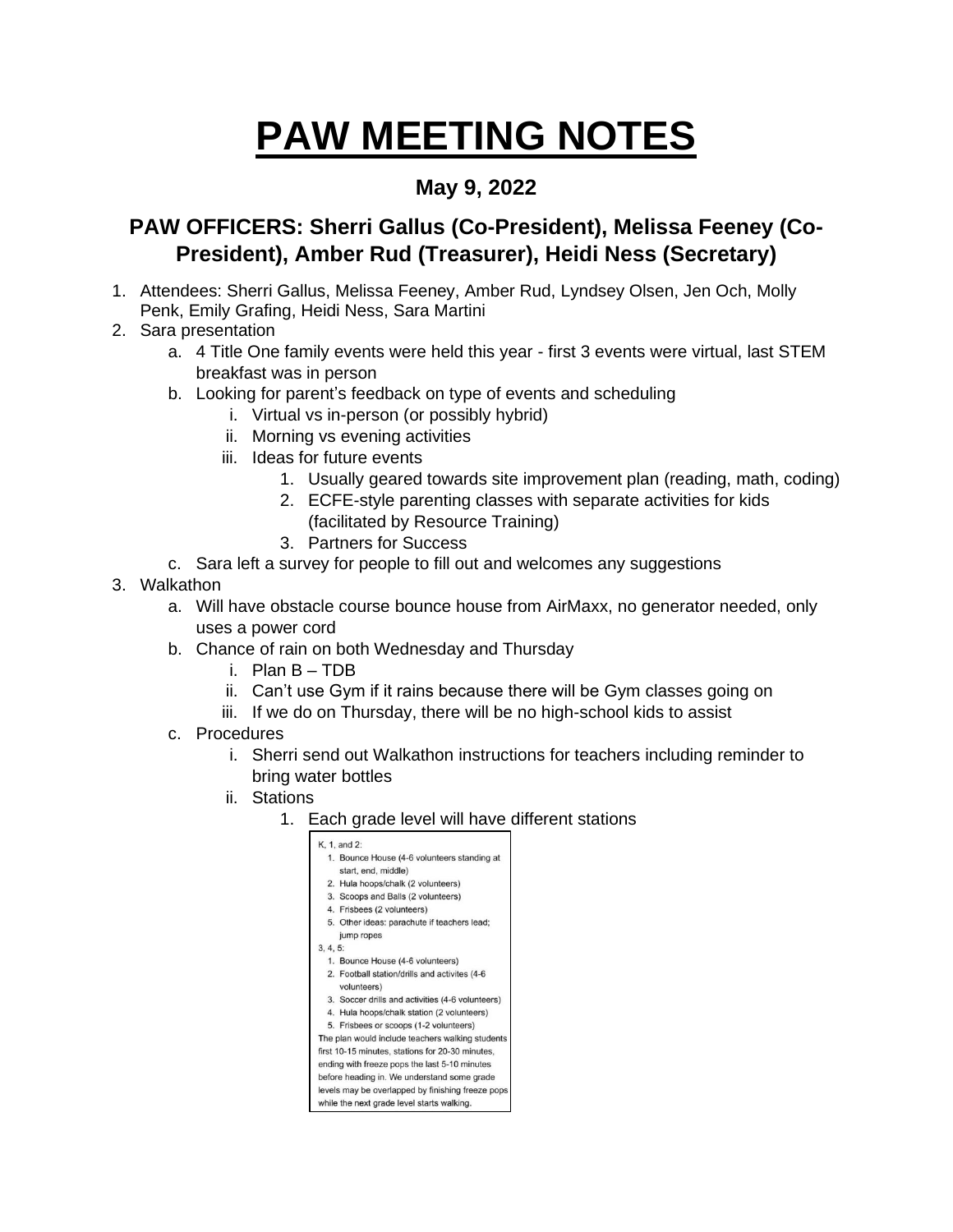- 2. Trevor already taught kids how to do some of the stations
- 3. Trevor will supply station supplies
- 4. Trevor and Ryan will set up stations
- iii. Someone will need to sit kids down to go over instructions
	- 1. Walk lap, then move through stations
	- 2. Freezies last 10 minutes
- iv. Who is directing honor society kids, parent volunteers, and students?
	- 1. Ryan can get people going for the first rotation
	- 2. Trevor can get a sub if needed and help facilitate
	- 3. Melissa will be here all day and can also do
- d. Sherri touch base with Honor Society and bring cooler and freezies
- e. Prizes will be given out the day of the walkathon
	- i. Top earners go into drawing for large prizes (scooters)
	- ii. Each classroom will receive 5-10 small prizes
		- 1. Sherri will pick kids names and distribute to teachers
- 4. Food Truck Night
	- a. Thursday May 19<sup>th</sup> from 5:30-7:30
	- b. No cover charge but food trucks will donate to Westwood
	- c. 7 trucks have signed up, lots of variety
	- d. Seating
		- i. Verify we can bring cafeteria tables outside? Sherry talk to Rich.
		- ii. If not could have district drop off chairs
		- iii. Parents can also bring their own lawn chairs or picnic blankets
	- e. Trucks on outside of parking lot, tables in middle
	- f. Blondies lemonade will need hose so will need to be close to building
	- g. Activities
		- i. Bouncy House
		- ii. Bookfair
		- iii. Live Music
	- h. To-Dos
		- i. Will need to block off certain hallways if people are going into the school
		- ii. Send out some ground rules on SeeSaw on facebook with graphic
			- 1. Please keep scooters, bikes, and animals off property for this event
		- iii. Need signs for book fair
		- iv. Sara do reminder announcement at end of day
- 5. Open Discussion
	- a. End of Year Celebration
		- i. PAW would like to provide funding for teachers to do something fun with their classes the last week of school.
		- ii. Teachers (including Special Ed and EL) can purchase and submit receipt for up to \$50 reimbursement.
		- iii. Ideas ice cream, tie dye, bubbles, chalk etc.
		- iv. Sherri will send out an email on Friday
- 6. Next Steps
	- a. Melissa and Amber come in during workshop week (week before school starts) to introduce themselves to teachers and go over fund request procedure
		- i. Grade-level budget is set with a certain dollar amount per student